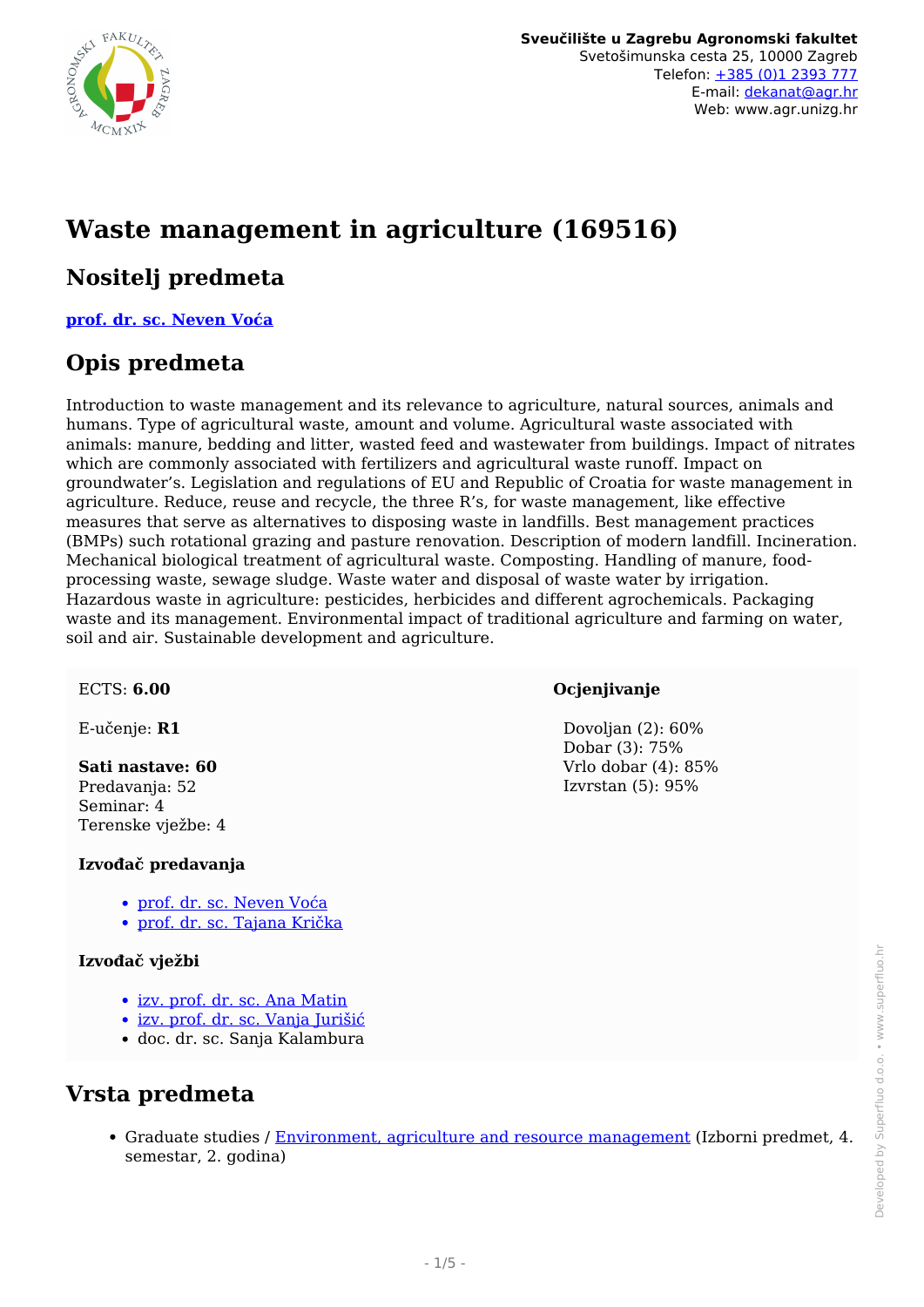

# **Opće kompetencije**

Understanding of basic processes in the production of biomass and biofuels in agriculture.Understand the concept of waste production in agriculture

### **Oblici nastave**

- Lectures
- Field work

Field trip- Visiting facility for incineration pesticide packaging waste, Herbos Sisak. Visiting facility for waste management in Croatia. Visiting of composting facility and landfill in Zagreb.

• Seminars

Seminars- acquisition of skills - group (3 students) independently develop and present a lecture related to agricultural waste management.

## **Ishodi učenja i način provjere**

| Ishod učenja                                                                                            | Način provjere                                                                                         |
|---------------------------------------------------------------------------------------------------------|--------------------------------------------------------------------------------------------------------|
| Definition of waste management and basic principles like RRR.                                           | Participating in the discussions, assignments during class -<br>seminar paper, written exam, oral exam |
| Introduction with agricultural wastes and their utilization.                                            | Participating in the discussions, assignments during class -<br>seminar paper, written exam, oral exam |
| Introduction with best management practices in agriculture.                                             | Participating in the discussions, assignments during class -<br>seminar paper, written exam, oral exam |
| Definition of different waste management methods like MBO,<br>landfilling, composting and incineration. | Participating in the discussions, assignments during class -<br>seminar paper, written exam, oral exam |
| Investigate the benefits of waste management in farms.                                                  | Participating in the discussions, assignments during class -<br>seminar paper, written exam, oral exam |
| Investigate environmental impacts of traditional farming and<br>agriculture.                            | Participating in the discussions, assignments during class -<br>seminar paper, written exam, oral exam |
| Analize and discuss Sustainable development and agriculture                                             | Participating in the discussions, assignments during class -<br>seminar paper, written exam, oral exam |

## **Način rada**

#### **Obveze nastavnika**

The teacher teaches the material provided by course content, checks learned material and evaluate the acquired knowledge and acquired skills through seminars, laboratory exercises, written and oral exam.

#### **Obveze studenta**

The student is required to attend all forms of teaching, lectures, laboratory exercises, seminars work according to the Regulation of Studies at the Faculty of Agriculture.

## **Polaganje ispita**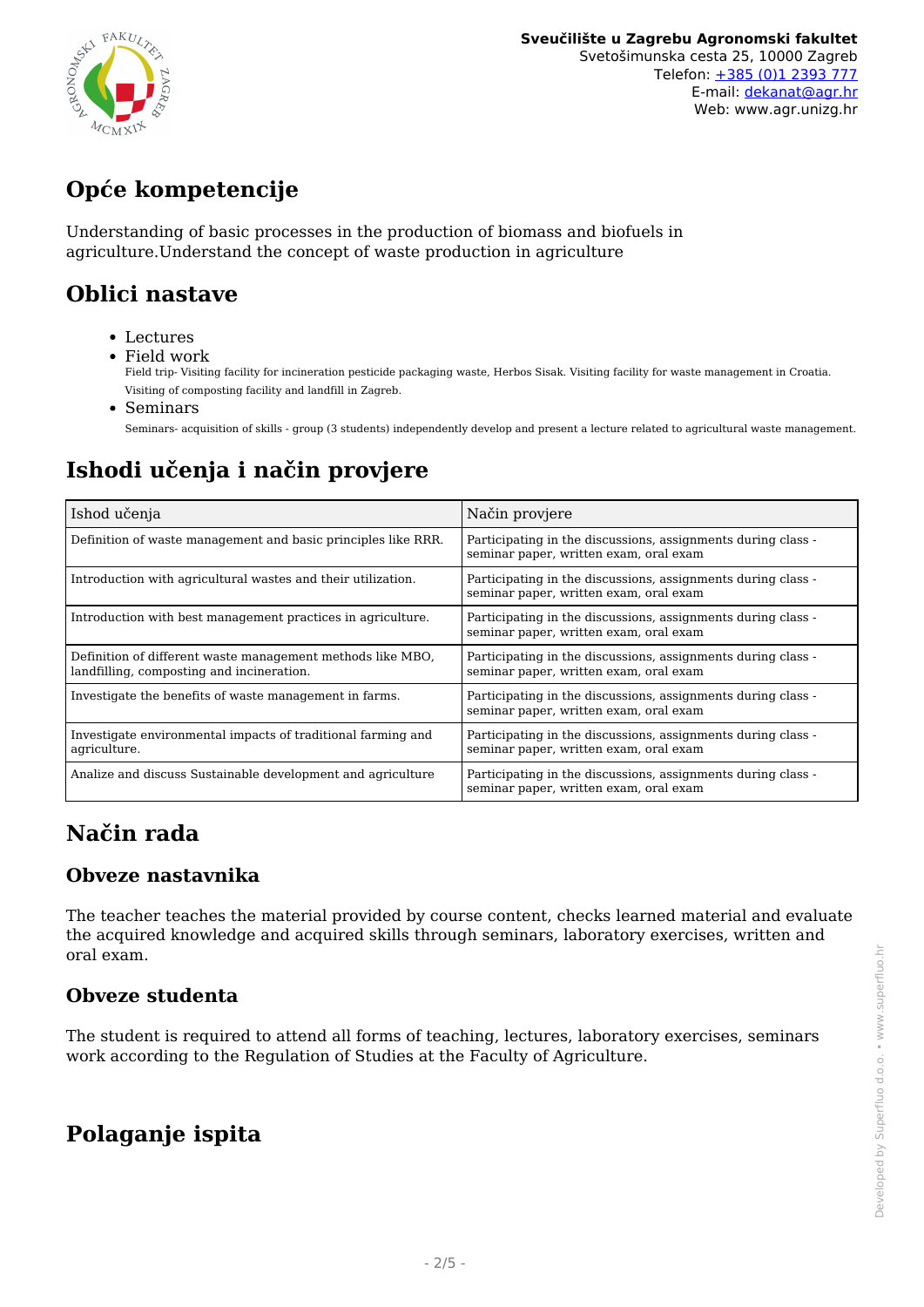

| Elementi<br>praćenja                                 | Maksimalno<br>bodova ili<br>udio u ocjeni | Bodovna skala<br>ocjena                   | Ocjena                                                          | Broj sati<br>izravne<br>nastave | Ukupni broj<br>sati rada<br>prosječnog<br>studenta | <b>ECTS</b> bodovi |
|------------------------------------------------------|-------------------------------------------|-------------------------------------------|-----------------------------------------------------------------|---------------------------------|----------------------------------------------------|--------------------|
| Attendance<br>(lectures and<br>exercises)            |                                           |                                           |                                                                 | 56                              | 54                                                 | 0.5                |
| Active<br>participation in<br>class                  | 5%                                        |                                           |                                                                 |                                 | 7                                                  | 0.5                |
| Seminar paper<br>(S) (preparation<br>+ presentation) | 10 %                                      |                                           |                                                                 | $\overline{4}$                  | 20                                                 | $\mathbf{1}$       |
| Partial exam 1<br>(PE1)                              | 25 %                                      | 60-70 %<br>71-80 %<br>81-90 %<br>91-100 % | Dovoljan (2)<br>Dobar (3)<br>Vrlo dobar (4)<br>Izvrstan $(5)$   |                                 | 25                                                 | $\mathbf{1}$       |
| Partial exam 2<br>(PE2)                              | 25 %                                      | 60-70 %<br>71-80 %<br>81-90 %<br>91-100 % | Dovoljan (2)<br>Dobar $(3)$<br>Vrlo dobar (4)<br>Izvrstan $(5)$ |                                 | 25                                                 | $\mathbf{1}$       |
| Partial exam 3<br>(PE3)                              | 25 %                                      | 60-70 %<br>71-80 %<br>81-90 %<br>91-100 % | Dovoljan (2)<br>Dobar (3)<br>Vrlo dobar (4)<br>Izvrstan $(5)$   |                                 | 25                                                 | $\mathbf{1}$       |
| Oral exam (OE)                                       | 10 %                                      | 60-70 %<br>71-80 %<br>81-90 %<br>91-100 % | Dovoljan (2)<br>Dobar (3)<br>Vrlo dobar (4)<br>Izvrstan (5)     |                                 | 25                                                 | $\mathbf{1}$       |
| <b>UKUPNO</b>                                        | 100                                       | $(S+PI1+PI2+UI/$<br>4)                    |                                                                 | 60                              | 181                                                | 6                  |

| Elementi praćenja                                 | Opis                                                                                                                                                                              | Rok                        | Nadoknada |
|---------------------------------------------------|-----------------------------------------------------------------------------------------------------------------------------------------------------------------------------------|----------------------------|-----------|
| Active participation in class                     | Active participation in class<br>corrected grade                                                                                                                                  |                            |           |
| Seminar paper (S) (preparation<br>+ presentation) | The structure and content of<br>written work 50% The<br>persuasiveness of the<br>presentation 50%                                                                                 |                            |           |
| Oral exam (OE)                                    | Oral exam is composed of five<br>questions. The acquisition of<br>theory and fact, analytical<br>skills, critical thinking,<br>creativity and social<br>responsibility is tested. | <b>Examination periods</b> |           |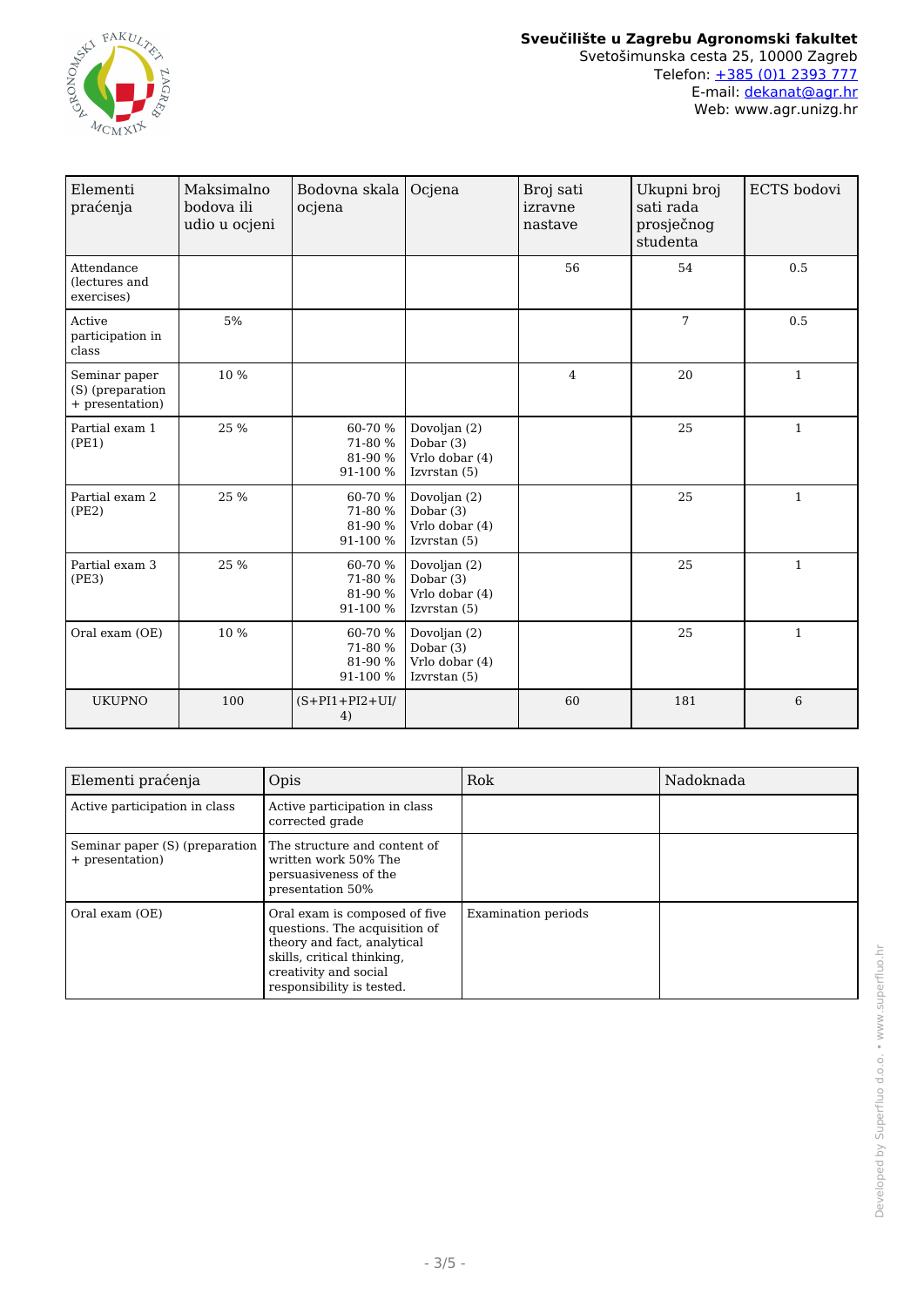

## **Tjedni plan nastave**

- 1. Introduction to waste management and basic principles like RRR L Introduction with students' background knowledge on waste management in agriculture. Course description and goals. Presentation of the learning outcomes. Description of basic ptinciples ina waste management RRR
- 2. Waste management in agriculture L Introduction to Legislation of EU and Republic of Croatia regarding waste management. Discussion abouth seminars which will give an overview of the current situation in agricultural waste management in Croatia and European Union
- 3. Non point source pollution. Point source pollution. L Definition of point source pollutant -laguns, waste waters, waste air, old silage wraps. Definition of non point source pollutant agrotehnics and methods (spraying).
- 4. Non point source pollution. Agricultural waste. L Definition of non point source pollutant agrotehnics and methods (spraying). Pollution of soils and watercourses by wastes from livestock production systems. Impact on water quality. Properties and quantities wastes ( chemical package, rest of silage, old tires, old machineries and equipment, surplus milk and etc.)
- 5. Agricultural waste L Pollution of soils and watercourses by wastes from livestock production systems. Impact on water quality. Properties and quantities wastes ( chemical package, rest of silage, old tires, old machineries and equipment, surplus milk and etc.)
- 6. Waste management in water and soil. Waste management methods for agriculture. L Contamination of soil and groundwater. Impact on water quality. Reducing nitrate leaching. Recycling livestock waste.
- 7. Waste management methods for agriculture. Management of agricultural produce. L Storage and preservation. Transporting and processing. Recycling livestock waste.
- 8. Landfilling of agricultural waste. Composting. L Description of modern landfill. Construction of landfillDefinition of composting methods, agricultural materials for composting. Design of composting facility for agricultural waste.
- 9. Composting. Waste incineration. L Type of incinerators, liquid and solid hazardous waste.Technological process for pesticide packaging waste. Definition of composting methods, agricultural materials for composting. Design of composting facility for agricultural waste.
- 10. Mechanical biological treatment. Best management practice in agriculture. L Introduction to methodology of mechanical and biological treatment for agricultural waste. Pyrolysis, charcoal from biomass  $&\#34$ ; biochar $&\#34$ ;.
- 11. Best management practice in agriculture. Benefits from good waste management. L Pyrolysis, charcoal from biomass  $\&\#34$ ; biochar $&\#34$ ;. Benefits classification of waste management in farms.
- 12. Waste control. Sustainable development. L Understanding different aspects of waste control – ethical, economic, technological and social. Concept and definition of sustainable development.
- 13. Sustainable agriculture. Sustainable development. L Concept and definition of sustainable development. Definition of sustainable agriculture and connection with increasing demand for food because population growth.
- 14. Field work F Visiting facility for incineration pesticide packaging waste, Herbos Sisak. Visiting facility for waste management in Croatia. Visiting of composting facility and landfill in Zagreb.
- 15. Seminar S Seminar themes in agreement with every student